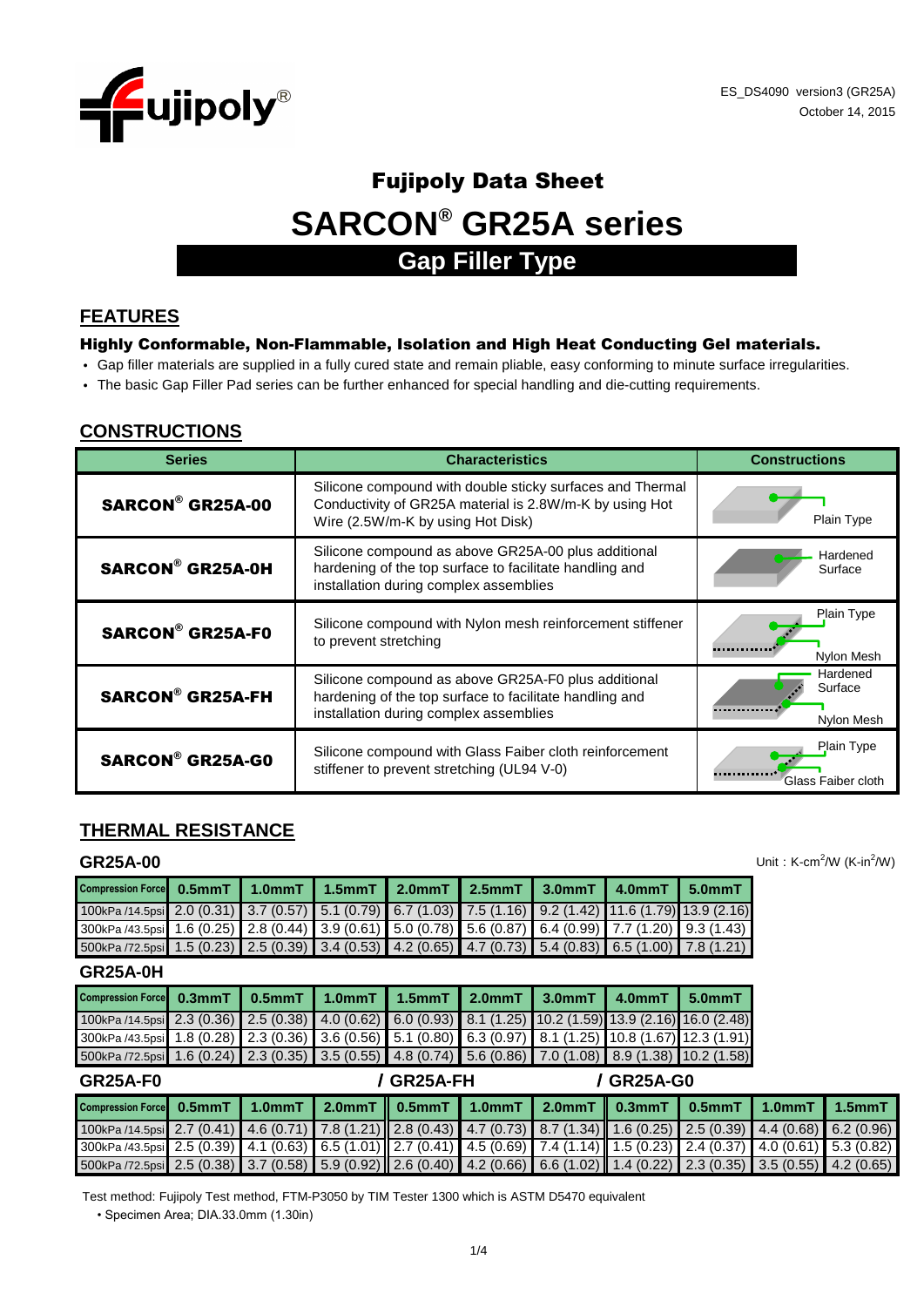|            | <b>Properties</b>           | unit                        |                               |                         | <b>GR25A-00</b>                     | <b>Test method</b>    | <b>Specimen</b> |
|------------|-----------------------------|-----------------------------|-------------------------------|-------------------------|-------------------------------------|-----------------------|-----------------|
| Physical   | Color                       |                             |                               |                         | Gray                                | <b>Visual</b>         |                 |
| Properties | Specific Gravity            |                             |                               |                         | 2.6                                 | ASTM D792             | A               |
|            | <b>Hardness</b>             | Shore OO                    |                               |                         | 50                                  | ASTM D2240            | B               |
|            | <b>Highest Value</b>        | (ASKER C)                   |                               |                         | (18)                                | (ISO 7619)            |                 |
|            | Tensile Strength            | MPa (psi)                   |                               |                         | 0.1(14.5)                           | ASTM D412             | A               |
|            | Elongation                  | $\%$                        |                               |                         | 200                                 | <b>ASTM D412</b>      | A               |
|            | <b>Tear Strength</b>        | N/mm (ppi)<br>0.8(4.6)      |                               | ASTM D624               | A                                   |                       |                 |
| Electrical | <b>Volume Resistivity</b>   | Ohm-m                       |                               |                         | $1.0x10^{11}$                       | ASTM D257             | C               |
| Properties | Breakdown Voltage           |                             | kV/mm (volts/mil)<br>15 (381) |                         | ASTM D149                           | C                     |                 |
|            | Dielectric Strength         |                             | 9(229)<br>kV/mm (volts/mil)   |                         | ASTM D149                           | C                     |                 |
|            |                             |                             | 50Hz                          |                         | 6.60                                |                       |                 |
|            | Dielectric Constant         |                             | 1kHz<br>6.05                  |                         | ASTM D150                           | A                     |                 |
|            |                             |                             | 1MHz                          |                         | 5.74                                |                       |                 |
|            |                             |                             | 50Hz                          |                         | 0.0826                              |                       |                 |
|            | <b>Dissipation Factor</b>   |                             | 1kHz                          |                         | 0.0300                              | ASTM D <sub>150</sub> | $\overline{A}$  |
|            |                             |                             | 1MHz                          |                         | 0.0052                              |                       |                 |
| Thermal    | <b>Thermal Conductivity</b> | $W/m-K$                     |                               | 2.8                     | by Hot Wire                         | <b>ASTM D2326</b>     |                 |
| Properties |                             |                             |                               | 2.5                     | by Hot Disk                         | ISO/CD 22007-2        |                 |
|            | <b>Useful Temperature</b>   | $^{\circ}C$ ( $^{\circ}F$ ) |                               |                         | $-40$ to $+150$ ( $-40$ to $+302$ ) |                       |                 |
|            | Low molecular<br>Siloxane   | wt%                         |                               | $D_4$ to $D_{20}$ Total | 0.0028                              | Gas<br>Chromatography |                 |
|            | <b>Flame Retardant</b>      |                             |                               |                         | $V - 0$                             | <b>UL 94</b>          |                 |

# **TYPICAL PROPERTIES**

• Specimen A: 2mmT • Specimen B: 30mmW x 50mmL x 12mmT (3mmT x 4pcs) • Specimen C: 120mmW × 120mmL × 1mmT

• Test methods of Thermal Conductivity are based on Fujipoly Test Method, FTM P-1612 by Hot Disk and FTM P-1620 by Hot Wire.

# **COMPRESSION FORCE**

# **GR25A-00**

| <b>GR25A-00</b>             | Unit: $N/6.4cm2$ (psi) |                     |              |             |             |             |            |            |  |  |
|-----------------------------|------------------------|---------------------|--------------|-------------|-------------|-------------|------------|------------|--|--|
| <b>Compression</b><br>Ratio | $0.5$ mm $T$           | 1.0 <sub>mm</sub> T | $1.5$ mm $T$ | $2.0mm$ T   | $2.5mm$ T   | $3.0mm$ T   | $4.0mm$ T  | $5.0mm$ T  |  |  |
| 10%                         | 108 (24.5)             | 92(20.8)            | 83 (18.7)    | 77 (17.5)   | 75 (16.9)   | 70 (15.9)   | 55 (12.5)  | 41(9.3)    |  |  |
| 20%                         | 252(57.1)              | 203(46.0)           | 178 (40.4)   | 156(35.3)   | 139(31.5)   | 129 (29.2)  | 113(25.5)  | 94(21.2)   |  |  |
| 30%                         | 413 (93.6)             | 342 (77.5)          | 331 (75.0)   | 263 (59.6)  | 230(52.0)   | 209 (47.4)  | 178 (40.3) | 153 (233)  |  |  |
| 40%                         | 583 (132.1)            | 505 (114.4)         | 461 (104.4)  | 408 (92.4)  | 355(80.4)   | 324 (73.4)  | 258 (58.4) | 233(52.7)  |  |  |
| 50%                         | 740 (167.7)            | 675 (152.9)         | 662 (150.0)  | 569 (128.9) | 515 (116.6) | 463 (104.9) | 400 (90.6) | 370 (83.8) |  |  |
| Sustain 50%                 | 351 (79.5)             | 337 (76.4)          | 321 (72.7)   | 285 (64.6)  | 283 (64.1)  | 282 (63.9)  | 213 (48.2) | 188 (42.7) |  |  |

#### **GR25A-0H**

| <b>Compression</b><br>Ratio | $0.3mm$ T   | $0.5$ mm $T$ | $1.0mm$ T    | $1.5mm$ T      | 2.0 <sub>mm</sub> T | $3.0mm$ T   | $4.0mm$ T   | $5.0mm$ T   |
|-----------------------------|-------------|--------------|--------------|----------------|---------------------|-------------|-------------|-------------|
| 10%                         | 65 (14.7)   | 225(51.0)    | 209 (47.3)   | 195 (44.2)     | 177(40.1)           | 96(21.8)    | 76 (17.2)   | 52(11.8)    |
| 20%                         | 173 (39.2)  | 506 (114.6)  | 439 (99.5)   | 371 (84.1)     | 336(76.1)           | 182 (41.2)  | 143 (32.4)  | 127(28.8)   |
| 30%                         | 304 (68.9)  | 762 (172.6)  | 670 (151.7)  | 602 (136.4)    | 521 (118.0)         | 322 (73.0)  | 292 (66.2)  | 239 (54.0)  |
| 40%                         | 457 (103.5) | 1076 (243.8) | 927 (210.0)  | 848 (192.1)    | 743 (168.3)         | 498 (112.8) | 430 (97.4)  | 382 (86.5)  |
| 50%                         | 629 (142.5) | 1381 (312.9) | 1211 (274.3) | 1108 (251.0)   | 1023 (231.8)        | 723 (163.8) | 609 (138.0) | 553 (125.2) |
| Sustain 50%                 | 568 (128.7) | 1042 (236.1) | 835 (189.2)  | (164.7)<br>727 | 592 (134.1)         | 404 (91.5)  | 386 (87.5)  | 304 (68.9)  |

Test method: Measured by ASTM D575-91 for reference

• Specimen Size; DIA.28.6mm (1.13in) • Platen Size; DIA. 28.6mm (1.13in) • Sustain 50%: Sustain 50% at 1 minute later

• Compression Speed; 5.0mm/minute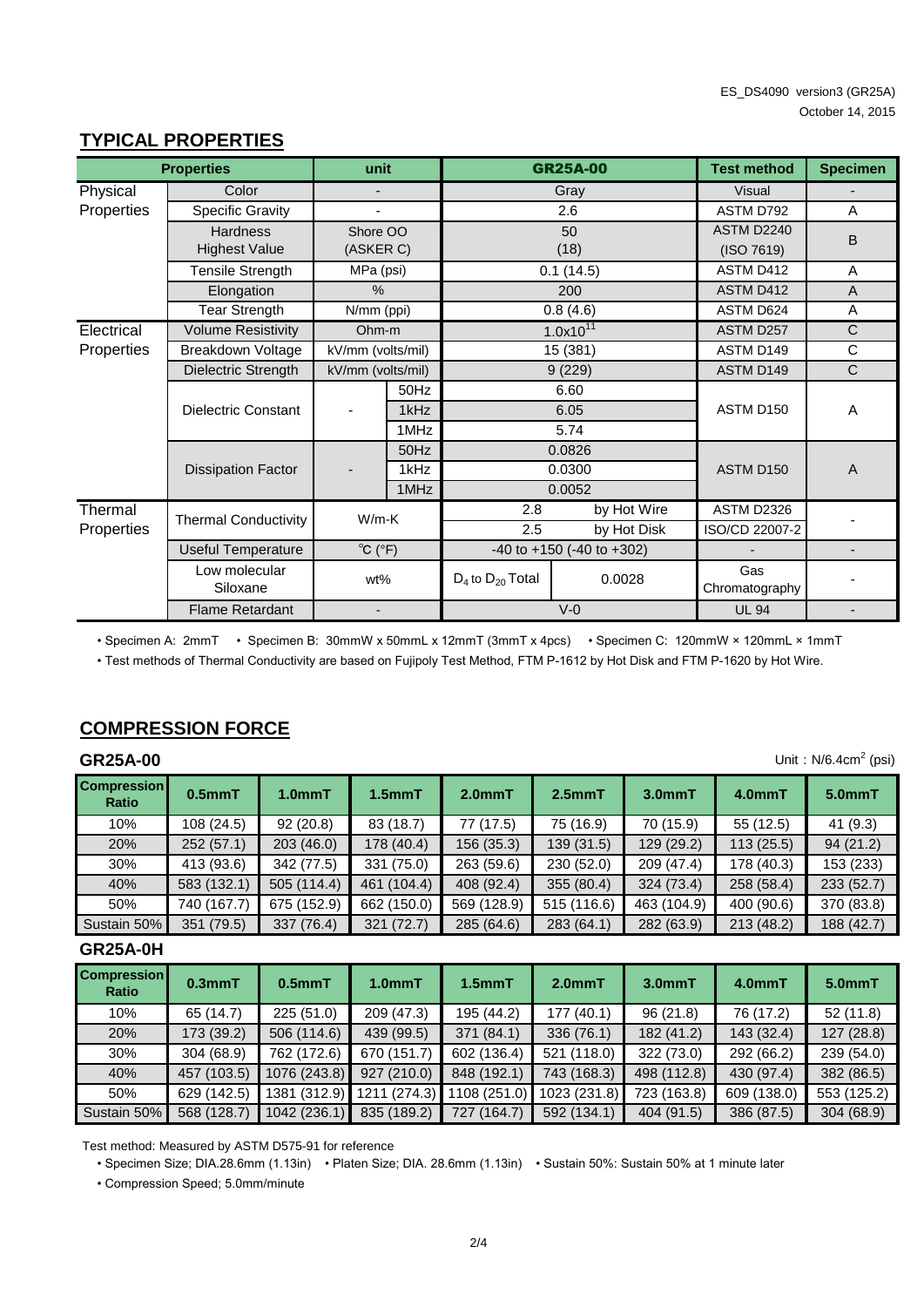#### **GR25A-F0**

Unit:  $N/6.4$ cm<sup>2</sup> (psi)

| <b>Compression</b><br><b>Ratio</b> | $0.5$ mm $T$ | $1.0mm$ T    | $1.5$ mm $T$ | $2.0mm$ T    |
|------------------------------------|--------------|--------------|--------------|--------------|
| 10%                                | 128 (29.0)   | 220 (49.8)   | 187 (42.4)   | 142 (32.2)   |
| 20%                                | 374 (84.7)   | 520 (117.8)  | 454 (102.9)  | 307 (69.6)   |
| 30%                                | 649 (147.0)  | 811 (183.7)  | 736 (166.8)  | 508 (115.1)  |
| 40%                                | 928 (210.3)  | 1133 (256.7) | 1022 (231.5) | 759 (172.0)  |
| 50%                                | 1218 (276.0) | 1488 (337.1) | 1344 (304.5) | 1024 (232.0) |
| Sustain 50%                        | 1019 (230.9) | 928 (210.3)  | 771 (174.7)  | 547 (123.9)  |

#### **GR25A-FH**

| <b>Compression</b><br><b>Ratio</b> | $0.5$ mm $T$ | $1.0mm$ T<br>$1.5$ mm $T$ |                                                    | $2.0mm$ T                 |
|------------------------------------|--------------|---------------------------|----------------------------------------------------|---------------------------|
| 10%                                | 150 (34.0)   | 245 (55.5)                | 215(48.7)                                          | 203 (46.0)                |
| 20%                                | 432 (97.9)   | 588 (133.2)               | 504 (114.2)                                        | 417 (94.5)                |
| 30%                                | 739 (167.4)  | 909 (205.9)               | 784 (177.6)                                        | 676 (153.2)               |
| 40%                                | 1037 (234.9) | 1255 (284.3)              | 1109 (251.3)                                       | 981 (222.3)               |
| 50%                                | 1350 (305.9) | 1615 (365.9)              |                                                    | 1453 (329.2) 1282 (290.5) |
| Sustain 50%                        |              |                           | 1168 (264.6) 1230 (278.7) 1030 (233.4) 751 (170.1) |                           |

#### **GR25A-G0**

| <b>Compression</b><br><b>Ratio</b> | $0.5$ mm $T$<br>$0.3$ mm $T$ |                         | 1.0 <sub>mm</sub> T | 1.5 <sub>mm</sub> T |
|------------------------------------|------------------------------|-------------------------|---------------------|---------------------|
| 10%                                | 120 (27.2)                   | 146 (33.1)              | 338 (76.6)          | 208 (47.1)          |
| <b>20%</b>                         | 308 (69.8)                   | 460 (104.2)             | 674 (152.7)         | 494 (111.9)         |
| 30%                                | 516 (116.9)                  | $\overline{775(175.6)}$ | 947 (214.6)         | 735 (166.5)         |
| 40%                                | 727 (164.7)                  | 1074 (243.3)            | 1233 (279.4)        | 1004 (227.5)        |
| 50%                                | 1002 (227.0)                 | 1402 (317.6)            | 1556 (352.5)        | 1308 (296.3)        |
| Sustain 50%                        | 922 (208.9)                  | 996 (225.7)             | 885 (200.5)         | 717 (162.4)         |

Test method: Measured by ASTM D575-91 for reference

• Specimen Area; DIA.28.6mm (1.13in) • Platen Area; DIA. 28.6 (1.13in) • Sustain 50%: Sustain 50% at 1 minute later

• Compression Velocity; 5.0mm/minute

# **DURABILITY**

|                             | <b>Unit</b>              |                | 70°C           | 150°C          |                 |  |  |
|-----------------------------|--------------------------|----------------|----------------|----------------|-----------------|--|--|
| <b>Test Property</b>        |                          | <b>Initial</b> | After 1,000hrs | <b>Initial</b> | After 1,000hrs  |  |  |
| <b>Specific Gravity</b>     | $\overline{\phantom{0}}$ | 2.6            | 2.6            | 2.6            | 2.6             |  |  |
| <b>Hardness</b>             | <b>ASKER C</b>           | 18             | 14             | 18             | 27              |  |  |
| Breakdown Voltage           | kV/mm                    | 15             | 15             | 15             | 19              |  |  |
| <b>Thermal Conductivity</b> | $W/m-K$                  | 2.5            | 2.5            | 2.5            | 2.5             |  |  |
|                             |                          |                | 60°C/95%RH     |                | $-40^{\circ}$ C |  |  |
| <b>Test Property</b>        | <b>Unit</b>              | <b>Initial</b> | After 1,000hrs | <b>Initial</b> | After 1,000hrs  |  |  |
| <b>Specific Gravity</b>     | $\overline{\phantom{0}}$ | 2.6            | 2.6            | 2.6            | 2.6             |  |  |
| <b>Hardness</b>             | ASKER C                  | 18             | 13             | 18             | 17              |  |  |
| Breakdown Voltage           | kV/mm                    | 15             | 14             | 15             | 15              |  |  |
| <b>Thermal Conductivity</b> | $W/m-K$                  | 2.5            | 2.5            | 2.5            | 2.5             |  |  |

| <b>Test Property</b>        | <b>Unit</b> |                | $-40^{\circ}C(30\text{min}) \Leftrightarrow +125^{\circ}C(30\text{min})$ | reduced temperature               |  |
|-----------------------------|-------------|----------------|--------------------------------------------------------------------------|-----------------------------------|--|
|                             |             | <b>Initial</b> | After 1,000hrs                                                           | $-40^{\circ}$ C = $-40^{\circ}$ F |  |
| <b>Specific Gravity</b>     |             | 2.6            | 2.6                                                                      | $60^{\circ}$ C = 140°F            |  |
| <b>Hardness</b>             | ASKER C     | 18             | 15                                                                       | $70^{\circ}$ C = 158°F            |  |
| Breakdown Voltage           | kV/mm       | 15             |                                                                          | $125^{\circ}C = 257^{\circ}F$     |  |
| <b>Thermal Conductivity</b> | $W/m-K$     | 2.5            | 2.5                                                                      | $150^{\circ}$ C = 302°F           |  |

•Specimen : GR25A-00 • Test methods of Thermal Conductivity base on Fujipoly Test Method, FTM P-1612 by Hot Disk.